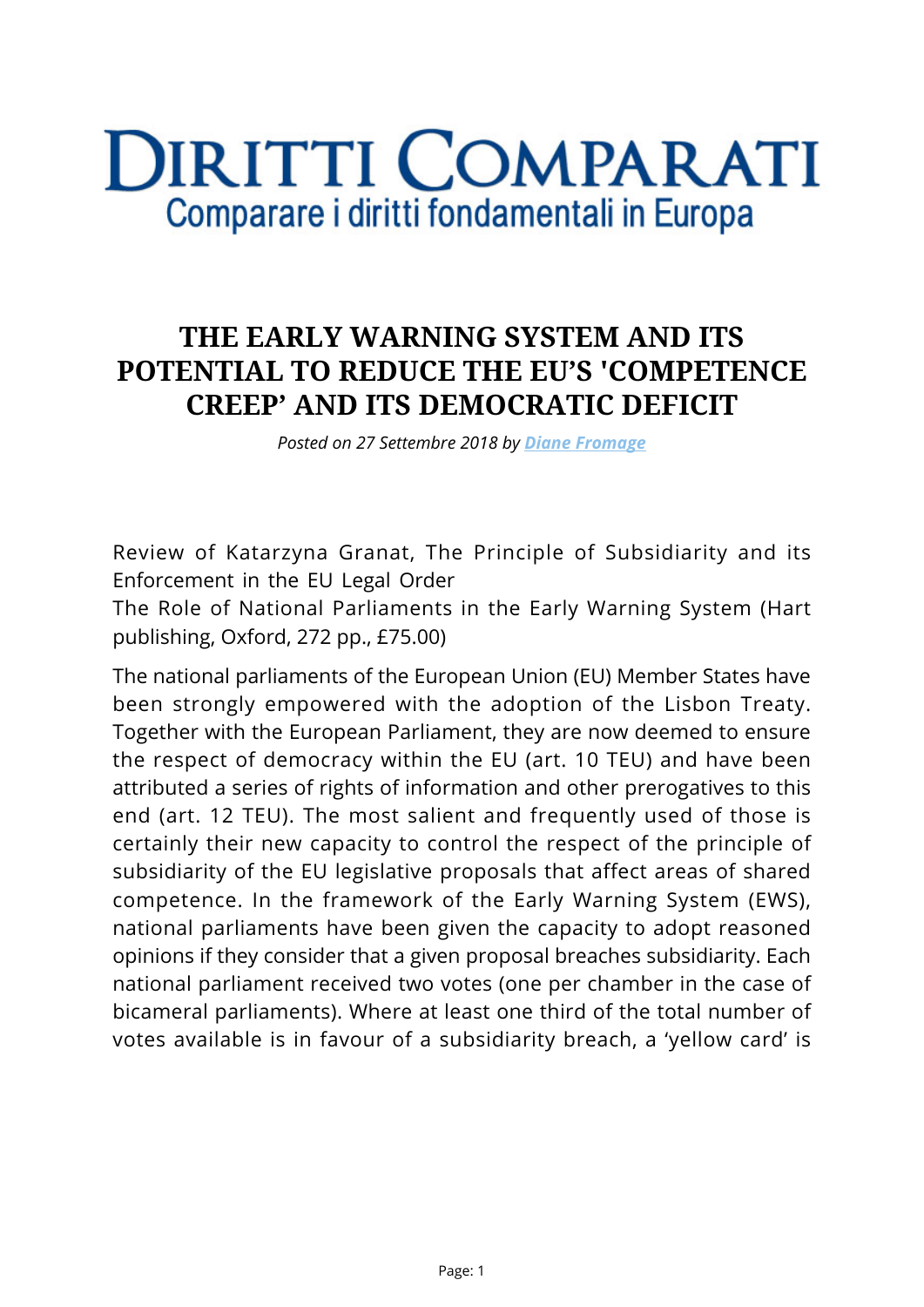triggered. By contrast, if the total amount of negative votes if one half, the threshold for an 'orange card' is attained. Thus far, no orange card has ever been shown to the European Commission, but three yellow cards have.

Katarzyna Granat's monograph presents an insightful study of this System in place since December 2009. She examines how it has been functioning until the end of 2016, and devotes particular attention to the following questions: 1. She asks how the principle of subsidiarity has been understood under Lisbon; 2. She analyses how and why national parliaments participate in the EWS and why they go beyond their 'narrow role granted by Protocol no 2' (p. 1). 3. Further to this, she seeks to determine what this all implies for the purpose of the EWS and enquires how 'the EWS contribute to limiting and reversing the "competence creep" and improving the EU's democratic credentials' (p.1). It is hereby noteworthy that K. Granat appears to assume that this objective – which motivated the introduction of the EWS in the Lisbon Treaty – has at least been partially reached.

Her enquiry is divided in two main parts, that include a total of eight chapters. The first part is dedicated to the notion of subsidiarity, the design of the EWS and its implementation at national and European levels, while the second part focuses on the content of the reasoned opinions issued by national parliaments.

The first chapter delves into the principle of subsidiarity in itself and considers it in a historical, comparative perspective that takes Germany, Canada, Switzerland and the US into account. The rationale for its introduction in the EU Treaties is also considered, alongside its evolution therein and the Court of Justice's case law.

On the other hand, Chapter 2 focuses on national parliaments and the EWS. It recalls how national parliaments' role in the Treaties has evolved over time, looks at how all EU institutions are involved in the EWS and explains what the Political Dialogue with the Commission is. It additionally shows how interparliamentary cooperation plays out in the framework of the EWS.

Chapter 3 then focuses more in detail on the EWS in itself, ie its scope and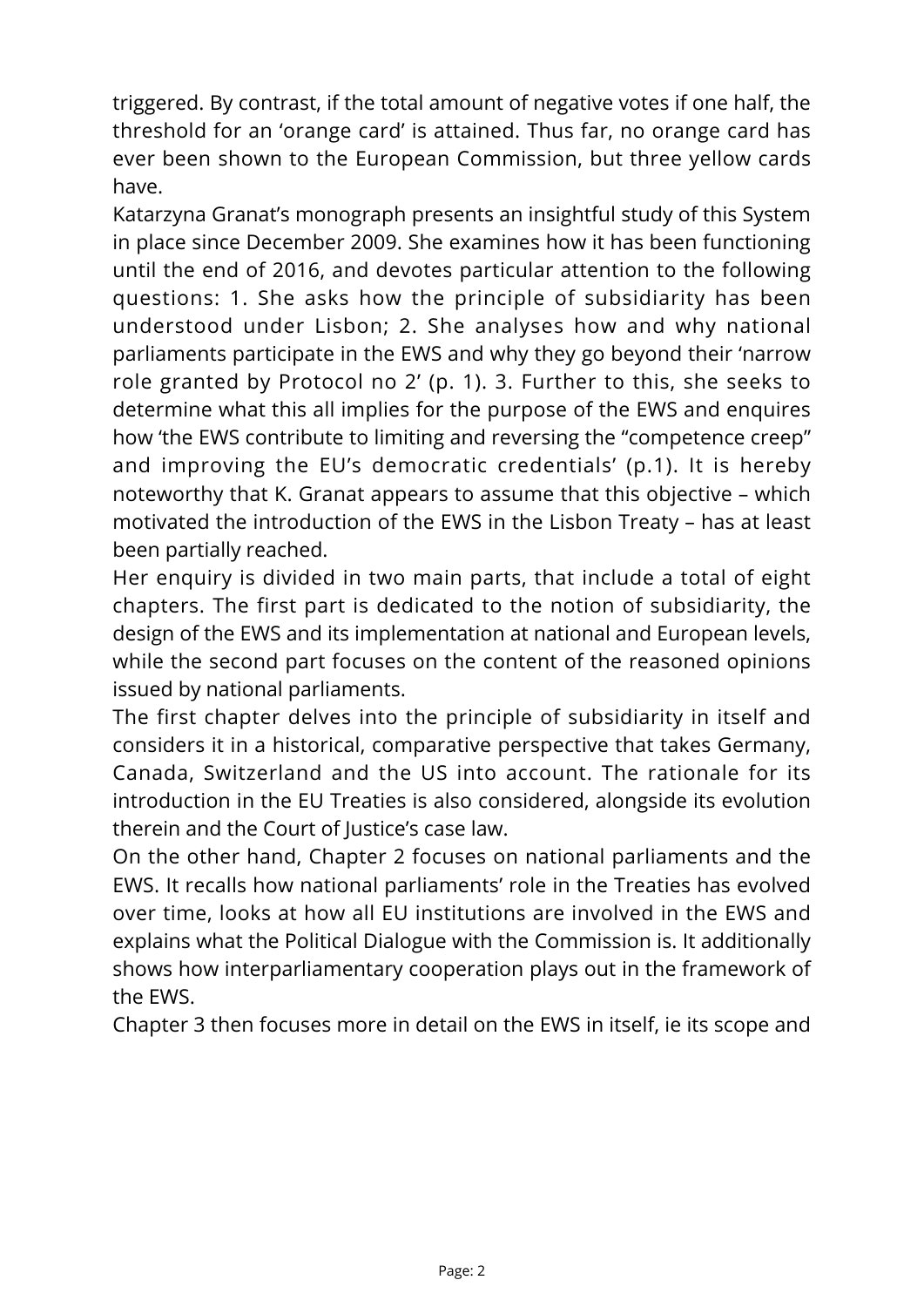its application so far by parliaments. It usefully analyses the scope encompassed in the reasoned opinions that have been issued so far, and comparatively reviews the three yellow cards and their meaning in terms of the efficiency of the EWS.

Chapter 4, in turn, is centered on the national level. In particular, it describes how the review of subsidiarity is conducted in the different Member States, the role constitutional courts have played and the different types of scrutiny that exist. Basing her analysis on P. Kiiver's typology (2006), K. Granat distinguishes between four types of scrutiny systems: centralised, mixed, descentralised and 'subsidiarity-focused' (p. 104). Interestingly, she finds that the type of scrutiny used is not determinant in the number of reasoned opinions adopted by the different parliamentary chambers – note also that she provides very interesting unique data to back this claim. Her conclusion is rather that what triggers reasoned opinions are the content of the proposals and their political salience (p. 121). Though this finding is most certainly sound, it could however be argued that well-defined procedures and good administrative support are pre-conditions for parliaments to be able to issue numerous reasoned opinions. This is because the EWS entails many constraints for parliaments, such as tight deadlines and a high number of proposals that need to be sifted.

Chapter 4 also looks at the national governments' involvement in the scrutiny procedure, and concludes that some room for improvement still exists six years after the entry into force of the Lisbon Treaty. It also considers the involvement of the plenary and of regional parliaments, and finds that the former is only useful under certain conditions.

Chapter 5 too considers the national level, but this time from the perspective of the political systems. It concentrates on four Member States – the UK, Germany, Poland and Belgium – and looks at national parliaments' independence vis-à-vis their governments, at how parliamentary majority and opposition influence the finding of subsidiarity breaches, and at whether the EWS allows for the expression of regional interests independently from other institutions such as the Committee of the regions. Another aspect of the analysis regards the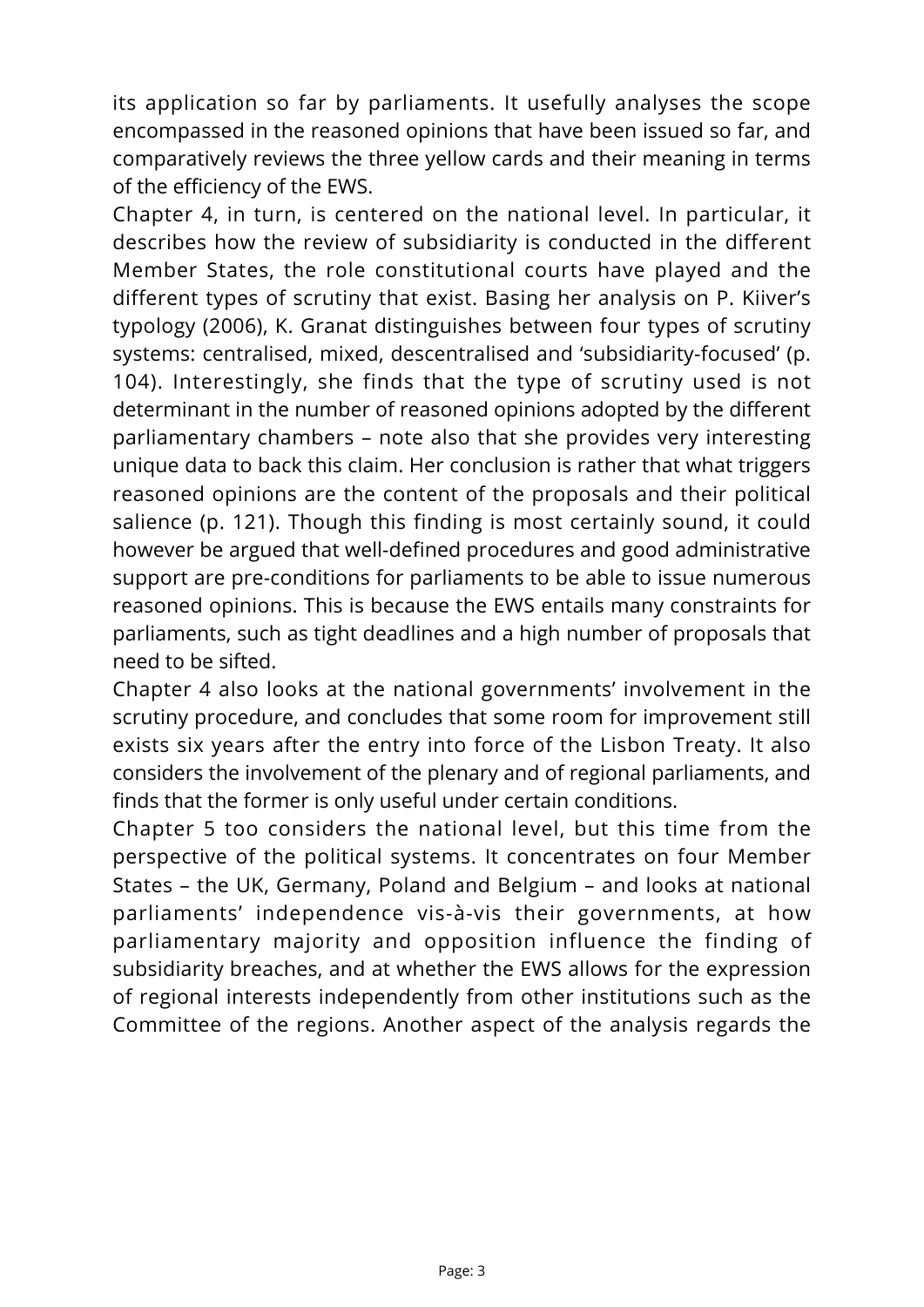study of the reasons why national parliaments may decide to issue a reasoned opinion. To answer these questions, K. Granat considers the reasoned opinions adopted on proposals presented until 2016, and she makes a very valuable analysis of parliamentary majorities' and parliamentary oppositions' views in cases where a reasoned opinion was adopted, which she then compares with the respective governments' views on the affected proposals. This allows her to conclude that, as hypothesized by previous scholarly analyses, national parliaments indeed follow their governments' views in most cases, though she does show that the contrary has also happened at times. Furthermore, she provides a unique differentiation between upper and lower chambers (p. 151). On top of this, she finds a major convergence between political parties on issuing a reasoned opinion (p. 153), which indeed supports the idea sometimes put forward in the literature that a common understanding of the 'national interest' that goes beyond political cleavages exists within Member States. This chapter also examines why national parliaments issue reasoned opinions and it shows that a threat to the national interest or the redistributive effects of a proposed measure can, for instance, act as triggers. It also confirms that reasoned opinions are deemed to be 'a signal both to Brussels and to national voters' (p. 161). Moreover, this chapter rightfully concludes that therefore 'the members of national parliaments do not necessarily think in subsidiarity terms when conducting scrutiny under the EWS' (p. 161).

Chapters 6, 7 and 8 address somewhat different issues and broaden the scope of the analysis by examining the relationship between the principle of conferral and the principle of subsidiarity (6), by looking at how national parliaments have used the EWS to raise concerns about the delegation of powers in the EU (7) and by showing how proposals addressing fundamental rights issues have been examined under the EWS (8).

Chapter 6 questions whether, as claimed by some parliaments, the scrutiny of the principle of subsidiarity should start by considering whether the EU has the competence to act in the first place. To this end, K. Granat conducts a very impressive analysis of reasoned opinions and also makes the interesting observation that 'a considerable number of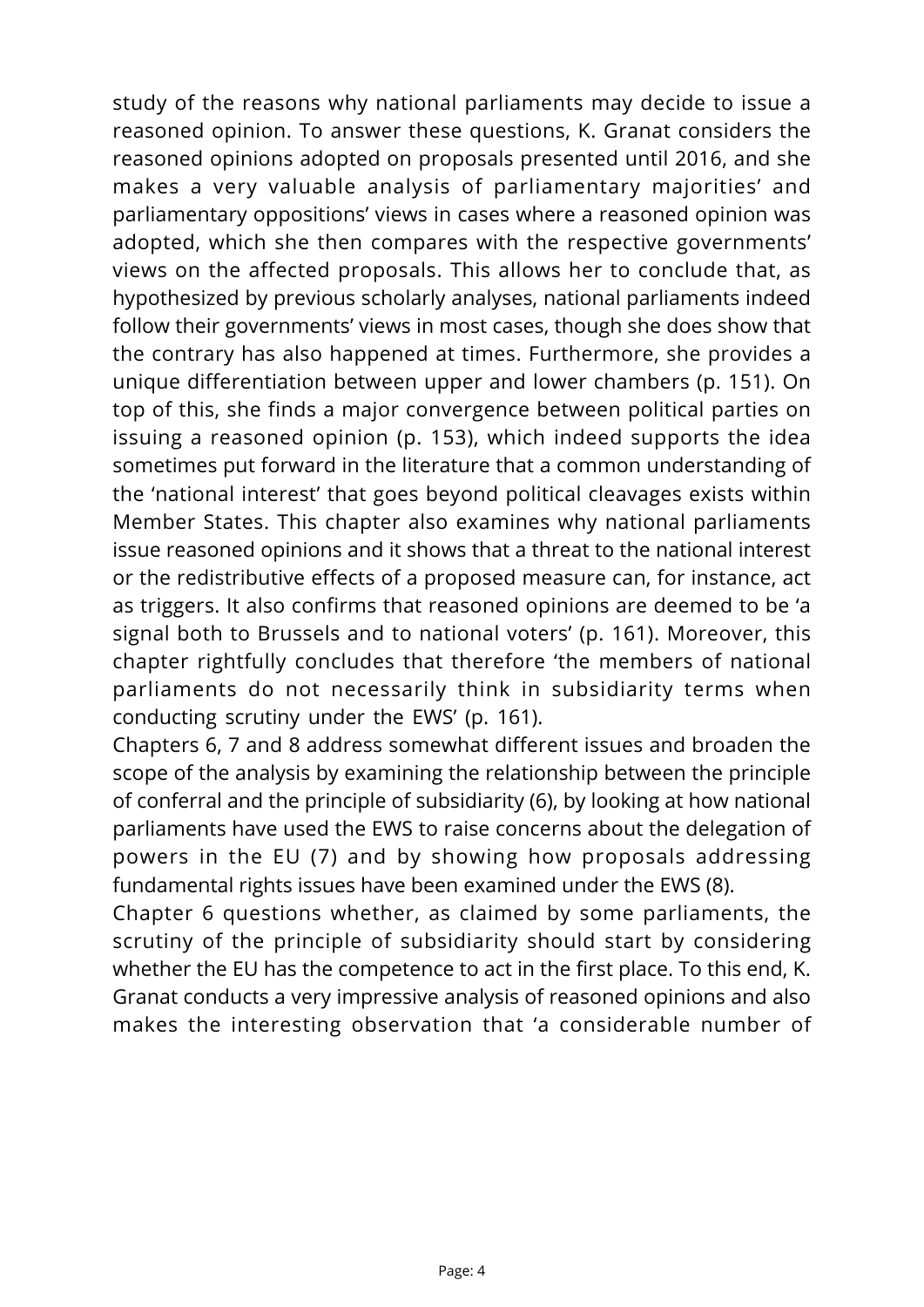reasoned opinions concern draft legislative acts based on article 114 TFEU and article 352 TFEU' (p. 174).

In the following chapter, she unveils a largely unknown aspect of the EWS, namely that national parliaments use their powers to issue reasoned opinions to 'raise concerns about the delegations contained in the legislative proposal under review that allow the Commission to adopt a delegated or implementing act' (p. 183). In this regard, she finds that this use of the EWS does not bring much added-value and that the Political dialogue would be a better-suited instrument instead.

The final chapter (8) considers the use of the EWS in scrutinising fundamental rights proposals – and looks in particular at the 'Women on board proposal to this end'. It concludes that the EWS can indeed be effectively used in this framework as well.

The conclusion provides a summary of the main findings alongside an answer to the main research questions, ie the EWS' contribution to reducing the EU's democratic deficit and its competence creep. Considering among others that the impact of the reasoned opinions is unknown, and that broadening the scope of the EWS is counterproductive, K. Granat finds that the EWS does not reinforce the weakest parliaments as had been anticipated by some. It hence has limited effectiveness in allowing national parliaments to influence EU legislation and is unlikely to provide a comprehensive remedy to the EU's democratic deficit. As to the competence creep, it is shown to be much more limited than is sometimes assumed and the limited number of yellow cards are thus no proof of the EWS's unsuitability to provide some remedy to it.

K. Granat critically examines some of the reform proposals under discussion, among which the proposal for a 'green card' and for a 'red card', which she both assesses negatively. She concludes by stating that national parliaments' means of influence in EU affairs are not limited to their power to determine the occurrence of subsidiarity breaches and that national parliaments could additionally seek to have more influence on their governments.

As is clear from the above summary, Katarzyna Granat's analysis is particularly thorough and addresses numerous aspects of the functioning